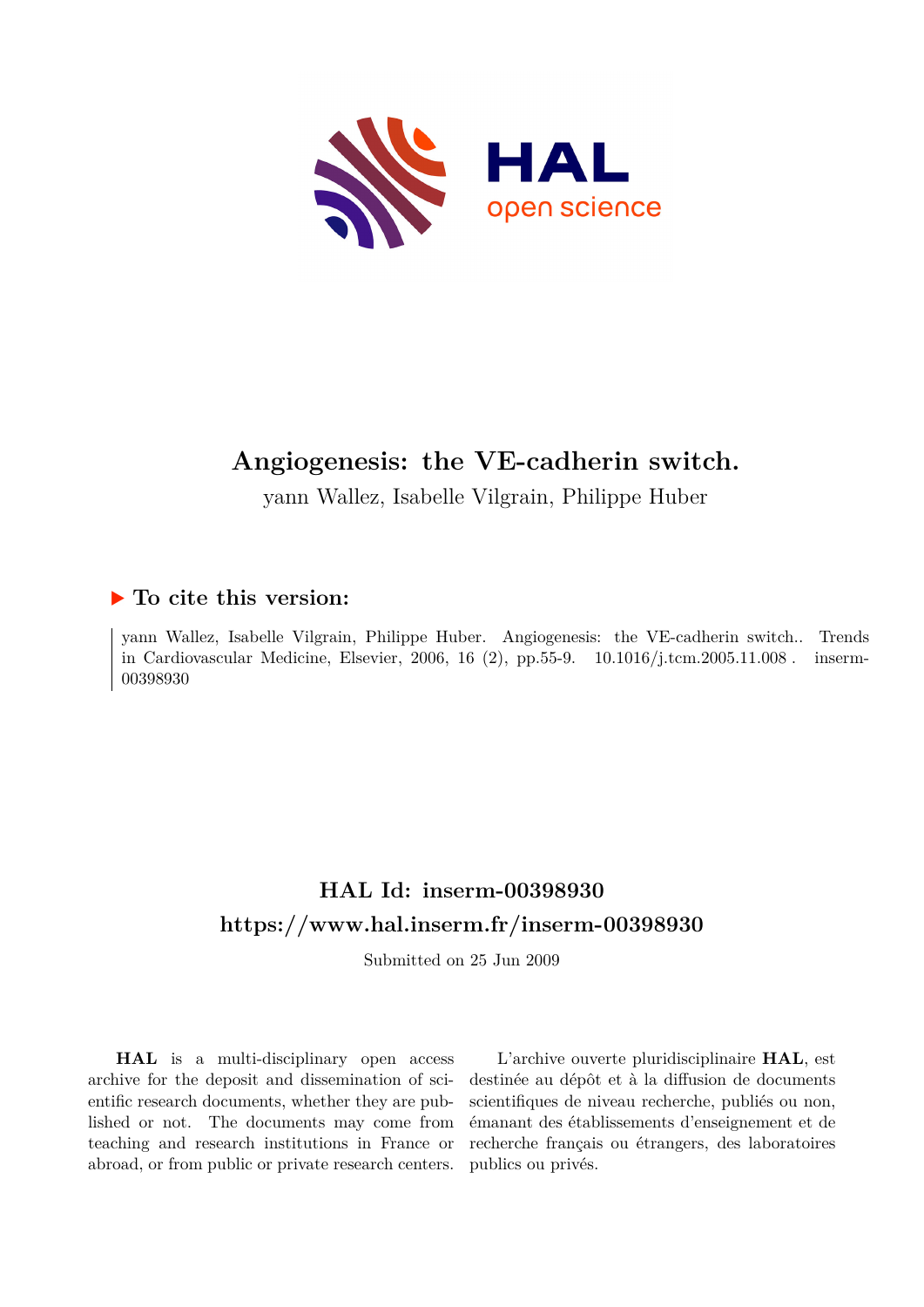## *Angiogenesis: the VE-cadherin switch*

**Yann Wallez , Isabelle Vilgrain , Philippe Huber** \*

*Laboratoire de d*é*veloppement et vieillissement de l*'*endoth*é*lium INSERM : EMI0219 , CEA : DSV/IRTSV , Universit*é *Joseph Fourier - Grenoble I , FR*

\* Correspondence should be adressed to: Philippe Huber <phuber@cea.fr >

### **Abstract**

**Because angiogenesis is a key step in a number of pathological processes, including tumor growth and atherosclerosis, many research studies have investigated the regulatory signals active at various stages of vascular invasion. The differential activities of the endothelial junction protein vascular endothelial (VE)-cadherin reflects the versatile behavior of endothelial cells between vascular quiescence and angiogenesis. VE-cadherin function and signaling is deeply modified in proliferating cells and this conversion is accompanied by phosphorylation of the protein on tyrosine residues and enhanced transcription of its gene. Recent advances in the complex interplay between protein tyrosine kinases and phosphatases regulating VE-cadherin phosphorylation and function are discussed in this review.**

**MESH Keywords** Antigens, CD ; genetics ; metabolism ; physiology ; Atherosclerosis ; etiology ; pathology ; Cadherins ; genetics ; metabolism ; physiology ; Capillary Permeability ; Cell Cycle ; physiology ; Endothelial Cells ; physiology ; Endothelium, Vascular ; pathology ; physiology ; Gene Expression Regulation ; physiology ; Humans ; Neoplasms ; pathology ; Neovascularization, Pathologic ; etiology ; Phosphorylation ; Tyrosine ; metabolism ; Vascular Endothelial Growth Factor Receptor-2 ; metabolism

## **Introduction**

During the past decade, the prominent role of the neovascularization process in tumor growth and metastasis has been clearly established. The vascular endothelium forms a selective barrier between the blood stream and the underlying tissues. In addition, the endothelium is at the origin of neovessel formation by extension of the existing vasculature in a process called angiogenesis. From the biological point of view, the endothelial cells may be considered as epithelial cells, connected by cell-cell junctions and attached to a basal lamina, when embedded in stable vessels, whereas it behaves like mesenchymal cells during the angiogenic process. In established vessels, transmembrane adhesive proteins located at the cell-cell junction maintain the integrity of the endothelial cell lining. The vascular endothelial (VE)-cadherin, originally called cadherin-5 (Suzuki et al. 1991 ), is the transmembrane component of the endothelial adherens junction and plays a pivotal role in endothelium integrity and in the control of vascular permeability (Breviario et al. 1995 ). In this review, we will focus on the differential functions of this endothelial-specific molecule in quiescent and angiogenic endothelial cells and we will describe recent advances in our knowledge of its regulation between these two states. The organization of the endothelial intercellular contacts and the molecular description of the different junctional complexes are described in excellent reviews (Aurrand-Lions et al. 2002 , Vestweber 2002 , Bazzoni and Dejana 2004 ) and will not be reported here.

## **VE-cadherin in quiescent vessels**

#### **Adherens junction organization**

VE-cadherin belongs to the cadherin family [for review, see Wheelock and Johnson (2003) ] whose members develop homophilic adhesive activity through their extracellular domains. Classical cadherins, such as VE-cadherin, are associated with actin via interaction of their C-terminal domain with β-catenin/α-catenin or plakoglobin/α-catenin complexes. In addition, association of VE-cadherin with vimentin through plakoglobin/desmoplakin has been reported (Wheelock and Johnson 2003 ). The linkage of VE-cadherin with the cytoskeleton, especially when plakoglobin is involved, leads to strong cell-cell interaction. Two other catenins, p120 and the p120-related protein p0071, bind to an identical juxtamembrane intracellular domain of VE-cadherin. P120 exerts various functions, including the regulation of cadherin levels by controlling cadherin internalization and degradation as well as cadherin clustering at the junction. P0071 interacts with desmoplakin, which may provide an additional link between VE-cadherin and vimentin. For a review on p120/p0071 in endothelial cells, see Vincent et al. (2004) .

#### **Vascular permeability**

Besides its preponderant role in endothelial homotypic adhesion, the presence of VE-cadherin at cell junctions decreases paracellular permeability. Endothelial junctions are highly dynamic and vascular permeability is increased by inflammatory cytokines, including histamine, tumor necrosis factor a (TNFα) [reviewed in Bazzoni and Dejana (2004) ] and platelet activating factor (PAF) (Hudry-Clergeon et al. 2005 ). In addition, vascular endothelial growth factor (VEGF) (Esser et al. 1998 ), a cytokine promoting vascular proliferation in angiogenic situations, also induces increase in vascular permeability and endothelial cell survival in quiescent vessels. The cellular responses to these effectors involve disruption of the VE-cadherin-based adherens junction.

#### **Cell cycle arrest**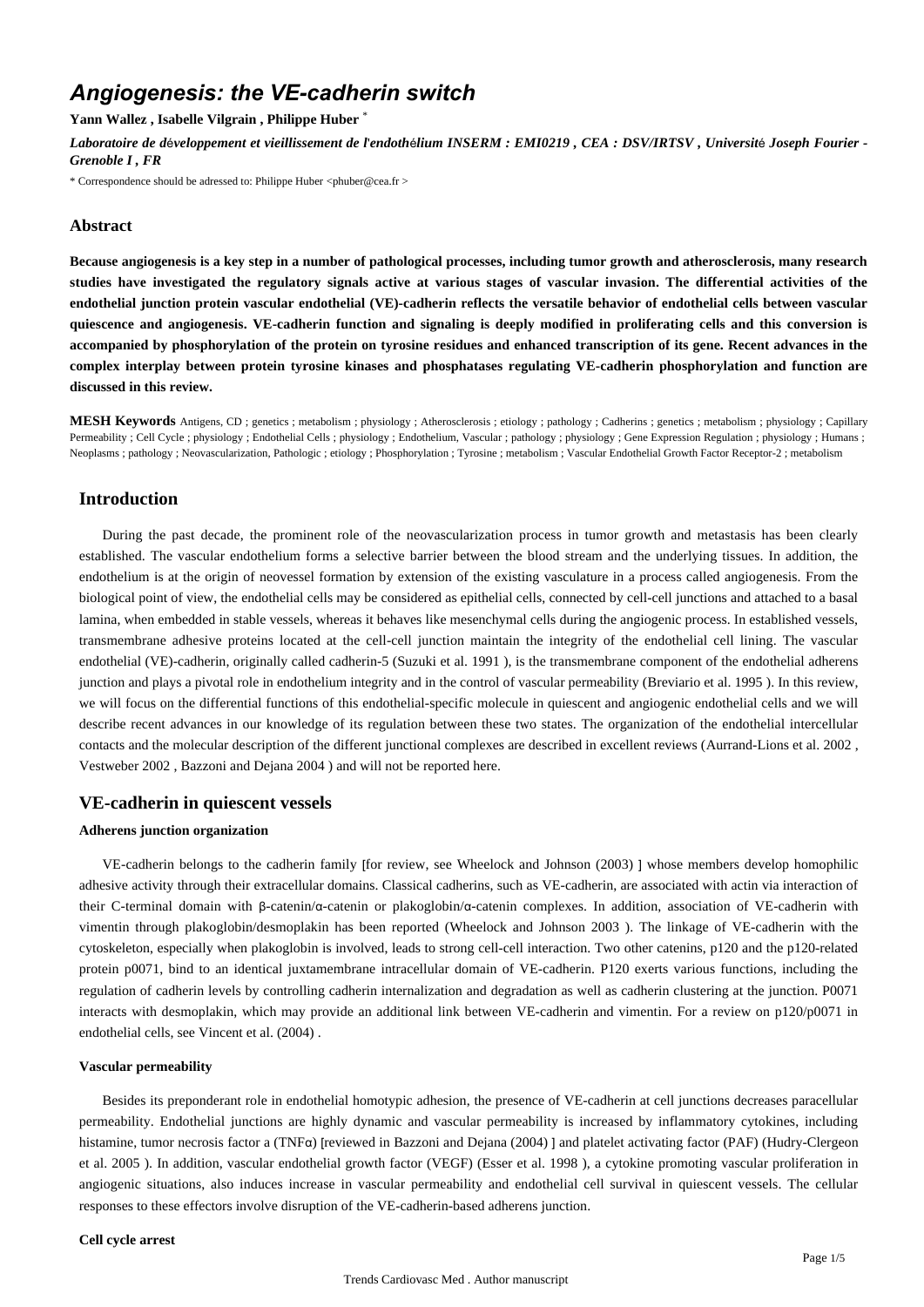It is commonly accepted that contact inhibition of cell proliferation is at least partially mediated by the establishment of cadherin-based junctions. Endothelial cell division is inhibited when cells are plated onto a substrate containing the VE-cadherin extracellular domain (Caveda et al. 1996 ), indicating that VE-cadherin engagement limits endothelial cell proliferation. Several signaling pathways have been identified to explain the VE-cadherin-dependent cell cycle arrest. First, β-Catenin may translocate in some conditions to the nucleus where it activates genes, including cyclin D1 and myc , which induce cell cycle entry [reviewed in Conacci-Sorrell et al. (2002) ]. β-catenin localization at the junction may thus prevent target gene transcription and cell division. Second, VE-cadherin associates with VEGF receptor 2 (R2) upon VEGF induction or angiogenic stimulation (Carmeliet et al. 1999, Lambeng et al. 2005). This association inhibits VEGF R2 phosphorylation, by the action of junctional phosphatases such as DEP-1, and its MAP kinase-dependent proliferative signal (Lampugnani et al. 2003 ). Third, VEGF induces VE-cadherin association with the adaptor molecule Shc, and this association increases Shc dephosphorylation, probably through the action of junctional phosphatases (Zanetti et al. 2002 ). As Shc is known to activate the MAP kinase pathway, its capture at the junction by VE-cadherin and its subsequent dephosphorylation may interfere with the VEGF proliferative signal. Fourth, Csk (C-terminal Src kinase) binds to VE-cadherin when phosphorylated on Tyr 685 (see below), and this binding might also be involved in inhibition of cell growth (Baumeister et al. 2005 ).

#### **Endothelial cell survival**

VEGF transduces a survival signal to endothelial cells through a VE-cadherin-dependent mechanism. This signal is mediated by the PI3-kinase/Akt pathway and needs VEGF R2-VE-cadherin association (Carmeliet et al. 1999 ). Among the possible target of PI3-kinase signaling, the upregulation of Gas1 , a growth arrest-specific gene, correlates with inhibition of endothelial cell apoptosis (Spagnuolo et al. 2004 ).

## **VE-cadherin requirement and function in angiogenesis**

The first evidences of VE-cadherin implication in angiogenesis derives from experiments using function-blocking antibodies in in vitro angiogenesis (Matsumura et al. 1997 , Bach et al. 1998 ). In VE-cadherin-deficient embryos and yolk sacs, the vascularization process was arrested at a very primitive stage, with no sign of angiogenic sprouting (Gory-Fauré et al. 1999 ). For example, the yolk sac blood islands formed normally but did not undergo vascular branching until fetal death at midgestation, indicating that VE-cadherin is required for developmental angiogenesis. More recently, tumor angiogenesis could be blocked by antibodies against VE-cadherin, suggesting that VE-cadherin activity is necessary for vascular proliferation in adults (Corada et al. 2002 , Liao et al. 2002 ). Although cadherins are known to limit cell detachment and migration, downregulation of VE-cadherin activity does not seem to favor a mesenchymal phenotype and VE-cadherin-deficient endothelial cells remained round and weakly mobile (Feraud et al. 2001 ). The fact that VE-cadherin may be directly involved in endothelial invasive activity is supported by data showing that the VE-cadherin cytoplasmic tail induces cell membrane protrusions (Kouklis et al. 2003 ). Alternatively, the vascular defects observed in null mice may be caused by increased endothelial cell apoptosis as, in the absence of VE-cadherin, VEGF-induced survival is inoperative. However, two features argue against that: (i) yolk sac blood islands do not show any sign of leakiness at any time, (ii) the percentage of endothelial cells is normal in VE-cadherin-deficient yolk sacs (Rampon and Huber 2003 ). One possible reason is that basic fibroblast growth factor (bFGF) anti-apoptotic signaling is not altered by VE-cadherin deficiency and may be sufficient to sustain endothelial survival.

During the angiogenesis process, VE-cadherin disappears from the adherens junction and epitopes are unmasked (Corada et al. 2002 , Liao et al. 2002 ). This is in agreement with the increase in vascular permeability constantly observed in angiogenesis. Other VE-cadherin activities have been reported in the context of vascular proliferation. In the course of migration, VE-cadherin may develop heterophilic adhesive reactions with fibrin, a mechanism potentially relevant in healing angiogenesis [for a review, see Martinez et al. (2001) ]. VE-cadherin seems also implicated in lumen formation (Yang et al. 1999 ) and in cell proliferation through Rho-mediated tension in the actin cytoskeleton (Nelson and Chen 2003 ). VE-cadherin modulation of VEGF R2 signaling might be modified in angiogenic cells compared to resting cells, as VEGF R2 activation (phosphorylation) by VEGF is stronger in sparse than in confluent cells (Rahimi and Kazlauskas 1999 ).

## **Tyrosine phosphorylation of VE-cadherin**

Incubation of endothelial cells with VEGF dramatically increases VE-cadherin phosphorylation levels on tyrosine residues (Esser et al. 1998 ). We recently showed that VE-cadherin phosphorylation levels were significantly increased in ovaries and uterus subjected to hormonal induction, in correlation with the angiogenic switch observed in these tissues, while they were weak or undetectable in resting tissues (Lambeng et al. 2005 ). We found that another tyrosine kinase, Src, was constantly associated with VE-cadherin, independent of angiogenic stimulation in vivo or VEGF induction in vitro . VE-cadherin-associated Src phosphorylation was increased in angiogenic tissues or VEGF-induced endothelial cells. VE-cadherin phosphorylation through the VEGF/VEGF R2 pathway needs Src activity (Weis et al. 2004 , Lambeng et al. 2005 ). Src is required for VEGF-induced angiogenesis and endothelial survival in the angiogenic process ( Eliceiri et al. 1999 ). In addition, Src was shown to associate with VEGF R2 after VEGF induction (Chou et al. 2002 ). It can be deduced from these data that VEGF induction triggers VEGF R2 association with the VE-cadherin-Src complex. This association leads to Src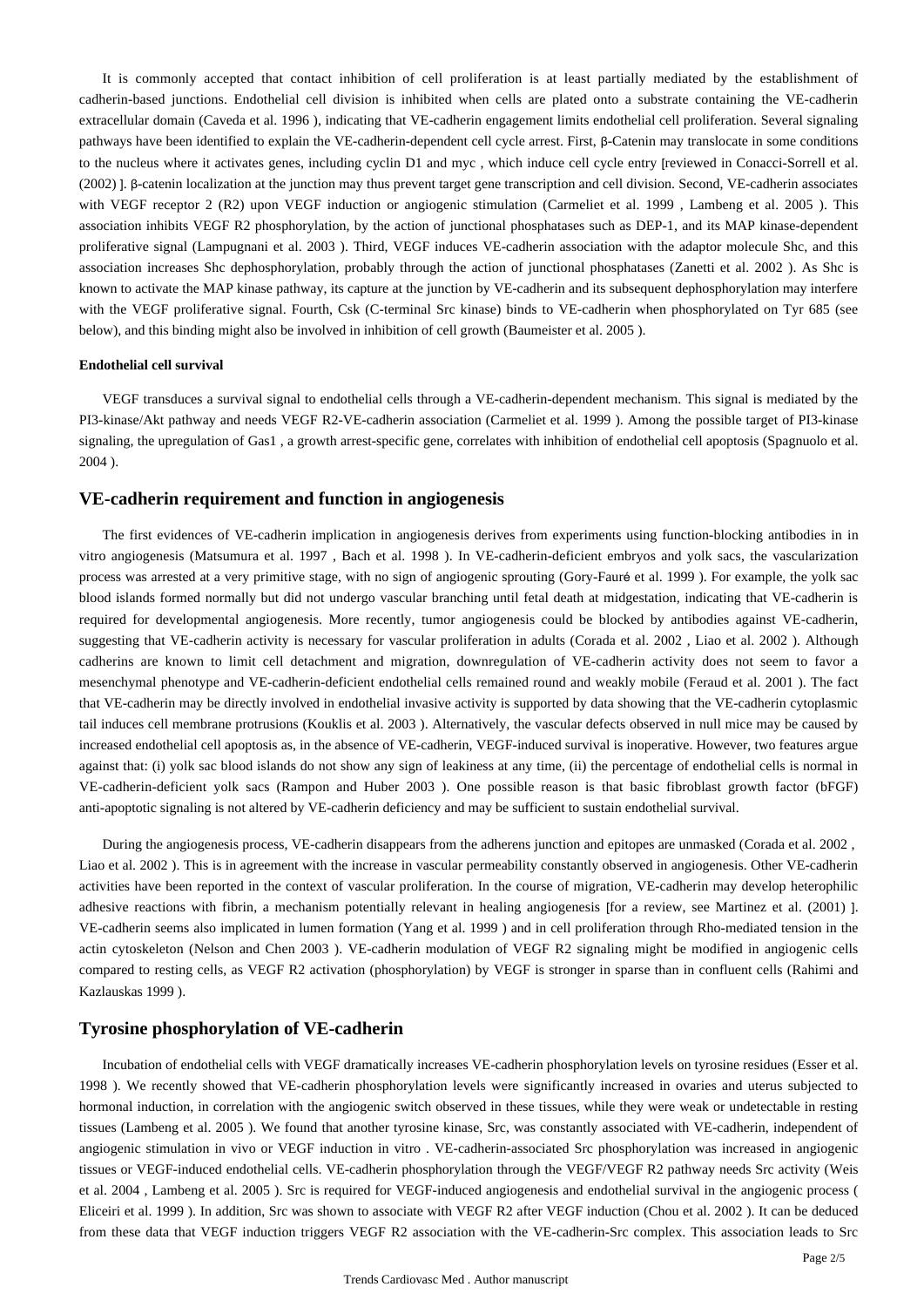phosphorylation, which in turn induces VE-cadherin phosphorylation. Furthermore, these results suggest that VE-cadherin phosphorylation is a necessary step for the endothelial switch from the quiescent to the angiogenic phenotype.

It is widely accepted that VE-cadherin phosphorylation triggers cell-cell disruption, possibly through modification of adherens junction composition. But activation of Src in the VE-cadherin complex may also serve other purposes. Src may transduce VEGF survival signal by activation of the PI3-kinase-AKT pathway. In addition, Src is known to regulate membrane ruffles and lamellopodia. Therefore, VE-cadherin-associated Src may also be directly involved in cell migration and vascular invasion.

Other Src family kinases, such as Fyn and Yes, are preferentially associated with VEGF R1 over VEGF R2 (Chou et al. 2002 ). There is no evidence that VEGF R1 is involved in VE-cadherin phosphorylation. However, activities of Src family members are partially redundant (Eliceiri et al. 1999 ), and one cannot exclude at present a role for Fyn and Yes in VE-cadherin tyrosine phosphorylation as well as VEGF R2 signal transduction in particular situations.

VE-cadherin contains nine tyrosines in its cytoplasmic domain. The Vestweber lab reported that Tyr685 could be phosphorylated, thereby promoting VE-cadherin-Csk association, and eventually leading to contact inhibition of growth (Baumeister et al. 2005 ). Consistent with this, we identified Tyr685 as the unique phosphorylation target site in VEGF-induced endothelial cells (Wallez et al, unpublished results). Other tyrosines may be phosphorylated. The Cheresh lab showed that VE-cadherin phosphorylation on Tyr658 or Tyr731, but not other tyrosines, was sufficient to maintain cells in a mesenchymal state (Potter et al. 2005 ). More work is necessary to understand which tyrosine is targeted in which condition.

VE-cadherin phosphorylation in quiescent vessels is repressed by phosphatase activity (Lambeng et al. 2005 ). Several phosphatases are localized at endothelial junctions. Among them, protein tyrosine phosphatases VE-PTP and PTP-mu directly interact with VE-cadherin, and there is convincing evidence showing that the activities of either enzymes alter VE-cadherin phosphorylation state ( Nawroth et al. 2002 , Sui et al. 2005 ). In addition, Csk binding to phospho-VE-cadherin may inactivate Src by phosphorylation of the Src inhibitory site (Tyr527). This mechanism may represent a negative feedback regulation of VE-cadherin activation.

## **Angiogenic stimulation of VE-cadherin expression**

VE-cadherin was initially considered as a constitutive protein with unregulated expression. However, this issue has to be reconsidered in view of several recent studies. The first description challenging the previous assumption was published by (Parker et al. 2004 ). The authors showed that endothelial cells from human breast carcinoma contained elevated amounts of VE-cadherin mRNA compared to normal mammary vasculature. We recently reported that VE-cadherin levels in adrenal endothelial cells were dependent upon experimental trophic variation of the gland (Huber et al. 2005 ). In this model, VE-cadherin promoter activity was downregulated during gland regression and restored after its regeneration. Increased VE-cadherin promoter activity was also observed in mouse tumors and in Matrigel plugs impregnated with bFGF (Prandini et al. 2005 ), suggesting that this cytokine might be the angiogenic factor responsible of VE-cadherin transcription enhancement. VE-cadherin expression is under control of Ets transcription factors (Gory et al. 1998 ). One of these factors, Ets 1, is specifically expressed in angiogenic endothelial cells and is capable to transactivate the VE-cadherin promoter ( Lelievre et al. 2000 ). Ets1 is thus a good candidate for VE-cadherin transcriptional activation in the angiogenesis process. Given that VE-cadherin is involved in vascular morphogenesis and endothelial survival, the fact that its expression is upregulated during vascular proliferation further suggests that VE-cadherin may be a key player in this process.

## **Conclusion and future directions**

Whereas the pleiotropic functions of VE-cadherin in quiescent endothelium have been extensively studied, VE-cadherin role in angiogenesis remains poorly investigated. More specifically, its function in endothelial migration, possibly through membrane protrusion and actin remodeling, is elusive. The transition in VE-cadherin function from the quiescent to the angiogenic states is promoted by VE-cadherin tyrosine phosphorylation and is accompanied by promoter activation leading to increased VE-cadherin content. We propose herein a model (Figure 1 ) in which the quiescent-to-angiogenic transition of endothelial cells requires a switch in VE-cadherin functions. The interplay between tyrosine kinases and phosphatases interacting with and regulating the VE-cadherin complex must be examined in details to clarify individual activity of each enzymatic partner.

#### **References:**

Aurrand-Lions M , Johnson-Leger C , Imhof BA . 2002 ; Role of interendothelial adhesion molecules in the control of vascular functions . Vascul Pharmacol . 39 : 239 - 246

Bach TL , Barsigian C , Chalupowicz DG . 1998 ; VE-Cadherin mediates endothelial cell capillary tube formation in fibrin and collagen gels . Exp Cell Res . 238 : 324 - 334

Baumeister U , Funke R , Ebnet K . 2005 ; Association of Csk to VE-cadherin and inhibition of cell proliferation . Embo J . 24 : 1686 - 1695

Bazzoni G , Dejana E . 2004 ; Endothelial cell-to-cell junctions: molecular organization and role in vascular homeostasis . Physiol Rev . 84 : 869 - 901

Breviario F , Caveda L , Corada M . 1995 ; Functional properties of human vascular endothelial cadherin (7B4/cadherin-5), an endothelium-specific cadherin . Arterioscler Thromb Vasc Biol . 15 : 1229 - 1239

Carmeliet P , Lampugnani MG , Moons L . 1999 ; Targeted deficiency or cytosolic truncation of the VE-cadherin gene in mice impairs VEGF-mediated endothelial survival and angiogenesis . Cell . 98 : 147 - 157

Caveda L , Martin-Padura I , Navarro P . 1996 ; Inhibition of cultured cell growth by vascular endothelial cadherin (cadherin-5/VE-cadherin) . J Clin Invest . 98 : 886 - 893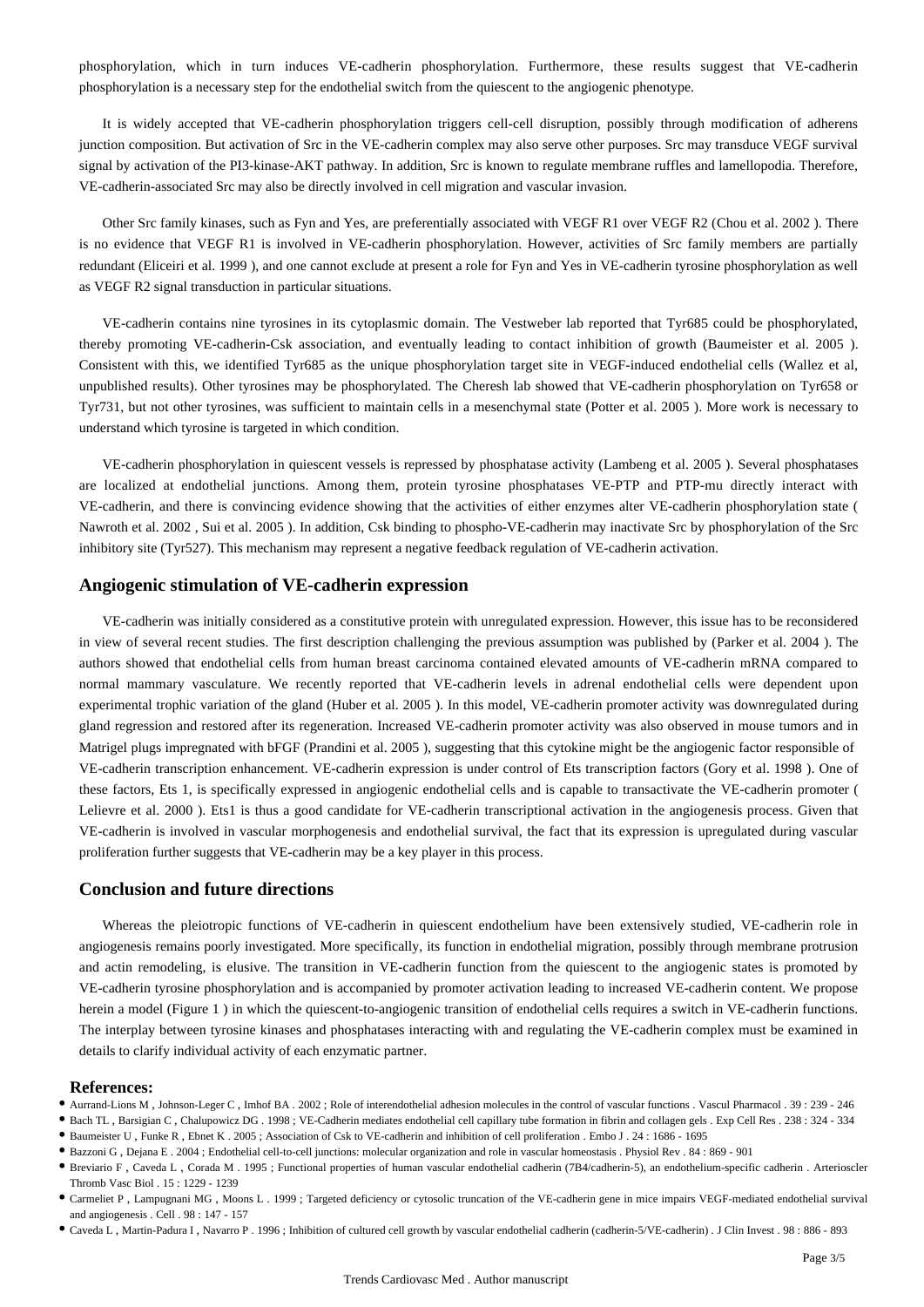- Chou MT , Wang J , Fujita DJ . 2002 ; Src kinase becomes preferentially associated with the VEGFR, KDR/Flk-1, following VEGF stimulation of vascular endothelial cells . BMC Biochem . 3 : 32 -
- Conacci-Sorrell M , Zhurinsky J , Ben-Ze'ev A . 2002 ; The cadherin-catenin adhesion system in signaling and cancer . J Clin Invest . 109 : 987 991
- Corada M , Zanetta L , Orsenigo F . 2002 ; A monoclonal antibody to vascular endothelial-cadherin inhibits tumor angiogenesis without side effects on endothelial permeability . Blood . 100 : 905 - 911
- Eliceiri BP , Paul R , Schwartzberg PL . 1999 ; Selective requirement for Src kinases during VEGF-induced angiogenesis and vascular permeability . Mol Cell . 4 : 915 924
- Esser S , Lampugnani MG , Corada M . 1998 ; Vascular endothelial growth factor induces VE-cadherin tyrosine phosphorylation in endothelial cells . J Cell Sci . 111 : 1853 1865
- Feraud O , Cao Y , Vittet D . 2001 ; Embryonic stem cell-derived embryoid bodies development in collagen gels recapitulates sprouting angiogenesis . Lab Invest . 81 : 1669 1681
- Gory S , Dalmon J , Prandini MH . 1998 ; Requirement of a GT box (Sp1 site) and two Ets binding sites for vascular endothelial cadherin gene transcription . J Biol Chem .  $273 \cdot 6750 - 6755$
- Gory-Fauré S , Prandini MH , Pointu H . 1999 ; Role of vascular endothelial-cadherin in vascular morphogenesis . Development . 126 : 2093 2102
- Huber P , Mallet C , Faure E . 2005 ; ACTH depletion represses vascular endothelial-cadherin transcription in mouse adrenal endothelium in vivo . J Mol Endocrinol . 34 : 127 - 137
- Hudry-Clergeon H , Stengel D , Ninio E , Vilgrain I . 2005 ; Platelet-activating factor increases VE-cadherin tyrosine phosphorylation in mouse endothelial cells and its association with the PtdIns3′-kinase . Faseb J . 19 : 512 - 520
- Kouklis P , Konstantoulaki M , Malik AB . 2003 ; VE-cadherin-induced Cdc42 signaling regulates formation of membrane protrusions in endothelial cells . J Biol Chem . 278 : 16230 - 16236
- Lambeng N , Wallez Y , Rampon C . 2005 ; Vascular endothelial-cadherin tyrosine phosphorylation in angiogenic and quiescent adult tissues . Circ Res . 96 : 384 391
- Lampugnani MG , Zanetti A , Corada M . 2003 ; Contact inhibition of VEGF-induced proliferation requires vascular endothelial cadherin, beta-catenin, and the phosphatase DEP-1/CD148 . J Cell Biol . 161 : 793 - 804
- Lelievre E , Mattot V , Huber P . 2000 ; ETS1 lowers capillary endothelial cell density at confluence and induces the expression of VE-cadherin . Oncogene . 19 : 2438 2446
- Liao F , Doody JF , Overholser J . 2002 ; Selective targeting of angiogenic tumor vasculature by vascular endothelial-cadherin antibody inhibits tumor growth without affecting vascular permeability . Cancer Res . 62 : 2567 - 2575
- Martinez J , Ferber A , Bach TL , Yaen CH . 2001 ; Interaction of fibrin with VE-cadherin . Ann N Y Acad Sci . 936 : 386 405
- Matsumura T , Wolff K , Petzelbauer P . 1997 ; Endothelial cell tube formation depends on cadherin 5 and CD31 interactions with filamentous actin . J Immunol . 158 : 3408 3416
- Nawroth R , Poell G , Ranft A . 2002 ; VE-PTP and VE-cadherin ectodomains interact to facilitate regulation of phosphorylation and cell contacts . Embo J . 21 : 4885 4895
- Nelson CM , Chen CS . 2003 ; VE-cadherin simultaneously stimulates and inhibits cell proliferation by altering cytoskeletal structure and tension . J Cell Sci . 116 : 3571 3581
- Parker BS , Argani P , Cook BP . 2004 ; Alterations in vascular gene expression in invasive breast carcinoma . Cancer Res . 64 : 7857 7866
- Potter MD , Barbero S , Cheresh DA . 2005 ; Tyrosine phosphorylation of VE-cadherin prevents binding of p120- and {beta}-catenin and maintains the cellular mesenchymal state . J Biol Chem . 280 : 31906 - 31912
- Prandini MH , Dreher I , Bouillot S . 2005 ; The human VE-cadherin promoter is subjected to organ-specific regulation and is activated in tumour angiogenesis . Oncogene . 24 : 2992 - 3001
- Rahimi N , Kazlauskas A . 1999 ; A role for cadherin-5 in regulation of vascular endothelial growth factor receptor 2 activity in endothelial cells . Mol Biol Cell . 10 : 3401 3407
- Rampon C, Huber P . 2003; Multilineage hematopoietic progenitor activity generated autonomously in the mouse yolk sac: analysis using angiogenesis-defective embryos. Int I Dev Biol  $.47 \cdot 273 = 280$
- Spagnuolo R , Corada M , Orsenigo F . 2004 ; Gas1 is induced by VE-cadherin and vascular endothelial growth factor and inhibits endothelial cell apoptosis . Blood . 103 : 3005 - 3012
- Sui XF , Kiser TD , Hyun SW . 2005 ; Receptor protein tyrosine phosphatase micro regulates the paracellular pathway in human lung microvascular endothelia . Am J Pathol . 166 : 1247 - 1258
- Suzuki S , Sano K , Tanihara H . 1991 ; Diversity of the cadherin family: evidence for eight new cadherins in nervous tissue . Cell Regul . 2 : 261 270
- Vestweber D . 2002 ; Regulation of endothelial cell contacts during leukocyte extravasation . Curr Opin Cell Biol . 14 : 587 593
- Vincent PA , Xiao K , Buckley KM , Kowalczyk AP . 2004 ; VE-cadherin: adhesion at arm's length . Am J Physiol Cell Physiol . 286 : C987 997
- Weis S , Cui J , Barnes L , Cheresh D . 2004 ; Endothelial barrier disruption by VEGF-mediated Src activity potentiates tumor cell extravasation and metastasis . J Cell Biol . 167 : 223 - 229
- Wheelock MJ , Johnson KR . 2003 ; Cadherins as modulators of cellular phenotype . Annu Rev Cell Dev Biol . 19 : 207 235
- Yang S , Graham J , Kahn JW . 1999 ; Functional roles for PECAM-1 (CD31) and VE-cadherin (CD144) in tube assembly and lumen formation in three-dimensional collagen gels . Am J Pathol . 155 : 887 - 895
- Zanetti A , Lampugnani MG , Balconi G . 2002 ; Vascular endothelial growth factor induces SHC association with vascular endothelial cadherin: a potential feedback mechanism to control vascular endothelial growth factor receptor-2 signaling . Arterioscler Thromb Vasc Biol . 22 : 617 - 622